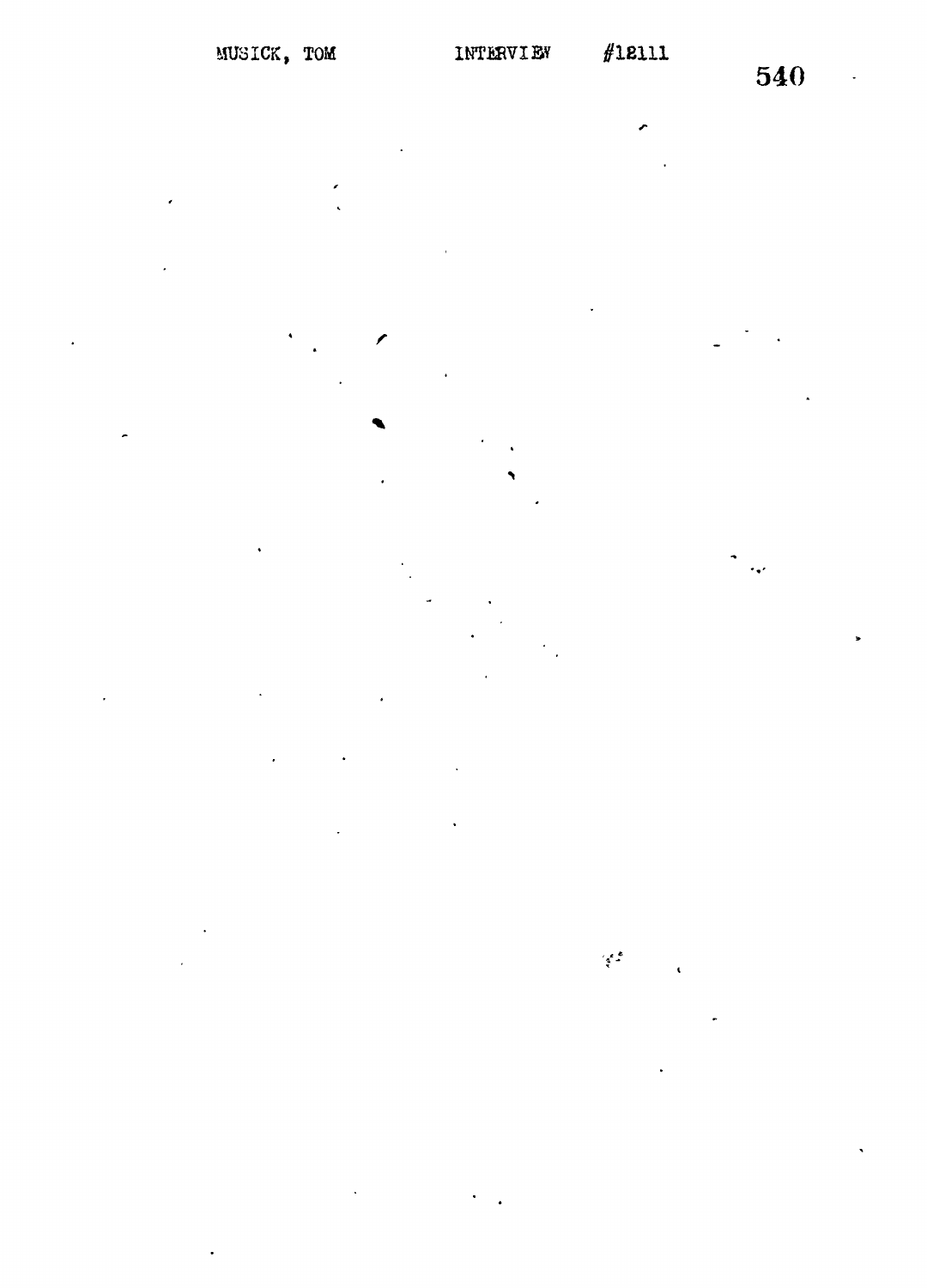|                                |                                                                                              | $\texttt{Form}(\texttt{A}=\texttt{[S-149]})$ |
|--------------------------------|----------------------------------------------------------------------------------------------|----------------------------------------------|
|                                | BIGGRAPHY FORM<br>WAES PROGRESS ADMITSTRATION<br>Indian-Pioneer History Project for Oklahoma |                                              |
| MUSICK, TOM.                   | INTERVIEW.                                                                                   | 12111.                                       |
|                                | Field Worker's name __________ Charles H. Holt,                                              |                                              |
|                                | This report made on (date). November 13, 1937.                                               |                                              |
|                                | <u> 1960 - John Stone, Amerikaansk politiker († 1901)</u><br>1. Name Tom Musick.             |                                              |
|                                | 2. Post office Address ___ Hominy, Oklahoma. c/o Mrs. Hal Jones.                             |                                              |
|                                |                                                                                              |                                              |
|                                |                                                                                              |                                              |
|                                | DATE OF MINH: Critical Contract Day Mear 1854.                                               |                                              |
| 3.<br>4.1                      | 5. Place of birth ______ Missouri.                                                           |                                              |
| 6.                             | Name of Father T. M. Musick. Place of birth Tennessee.                                       |                                              |
| Other information about father |                                                                                              | <u> 1940 - Johann John Stoff, martin a</u>   |
| 7.                             |                                                                                              |                                              |

suggested .ubjects and questions. Sometime on blank sheets if<br>necessary and attach firmly to this form. Number of sheets attached \_\_\_\_\_\_\_\_\_\_\_\_\_\_\_\_\_\_\_\_\_.

 $\ddot{\phantom{0}}$ 

 $\ddot{\phantom{a}}$ 

 $\mathcal{L}(\mathcal{L})$  and  $\mathcal{L}(\mathcal{L})$ 

 $\ddot{\phantom{a}}$ 

 $\ddot{\chi}$